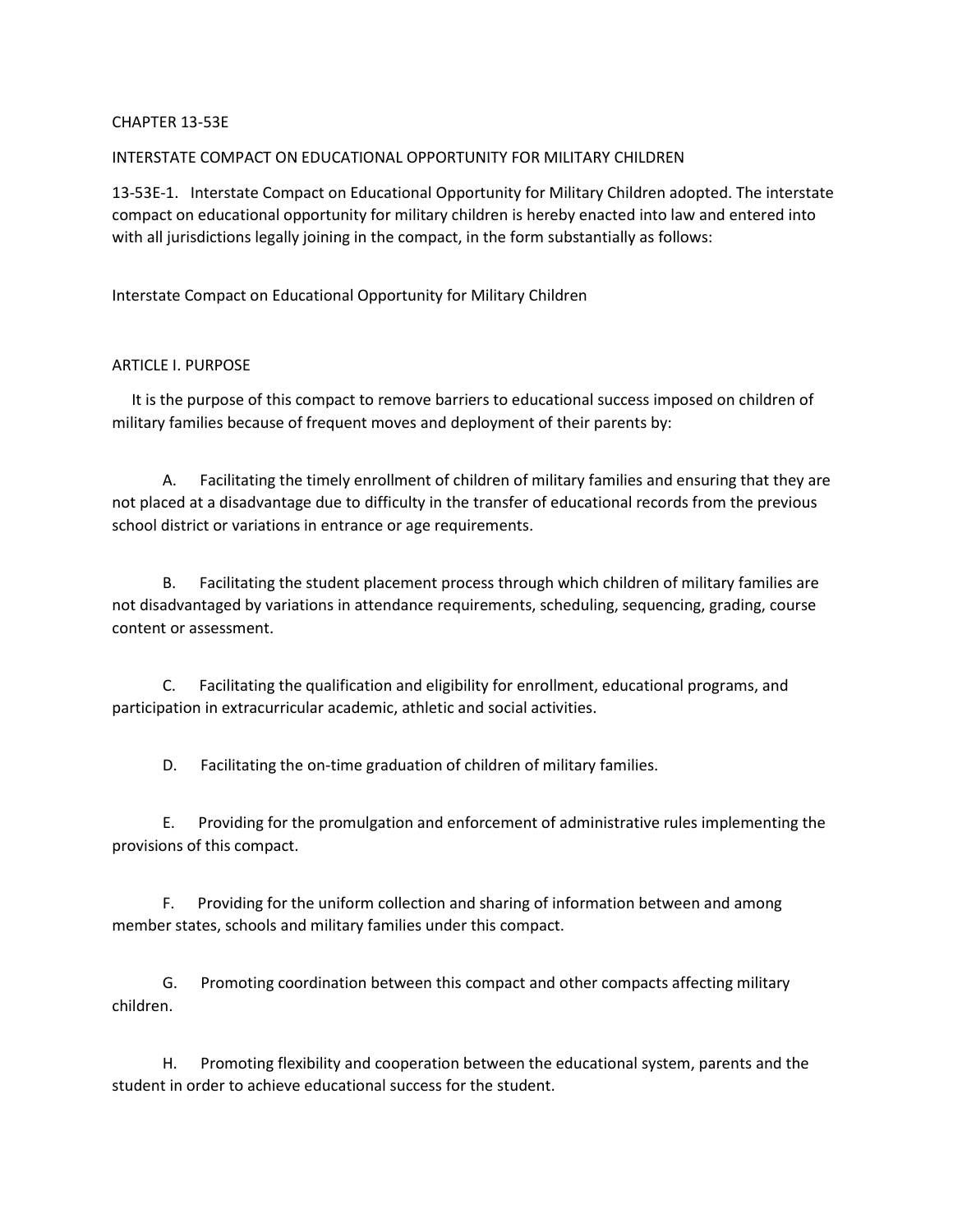## ARTICLE II. DEFINITIONS

As used in this compact, unless the context clearly requires a different construction:

 A. "Active duty" means full-time duty status in the active uniformed service of the United States, including members of the national guard and reserve on active duty orders pursuant to 10 U.S.C. section 1209 and 1211.

 B. "Children of military families" means school-aged children, enrolled in kindergarten or any of the grades one through twelve, in the household of an active duty member.

 C. "Compact commissioner" means the voting representative of each compacting state appointed pursuant to article VIII of this compact.

 D. "Deployment" means the period one month prior to the service members' departure from their home station on military orders through six months after return to their home station.

 E. "Educational records" means those official records, files and data directly related to a student and maintained by the school or local education agency, including but not limited to records encompassing all the material kept in the student's cumulative folder such as general identifying data, records of attendance and of academic work completed, records of achievement and results of evaluative tests, health data, disciplinary status, test protocols and individualized education programs.

 F. "Extracurricular activities" means voluntary activities sponsored by the school or local education agency or an organization sanctioned by the local education agency. Extracurricular activities include, but are not limited to, preparation for and involvement in public performances, contests, athletic competitions, demonstrations, displays and club activities.

 G. "Interstate commission on educational opportunity for military children" means the commission that is created under article IX of this compact, which is generally referred to as interstate commission.

 H. "Local education agency" means a public authority legally constituted by the state as an administrative agency to provide control of and direction for kindergarten and grades one through twelve in public schools.

I. "Member state" means a state that has enacted this compact.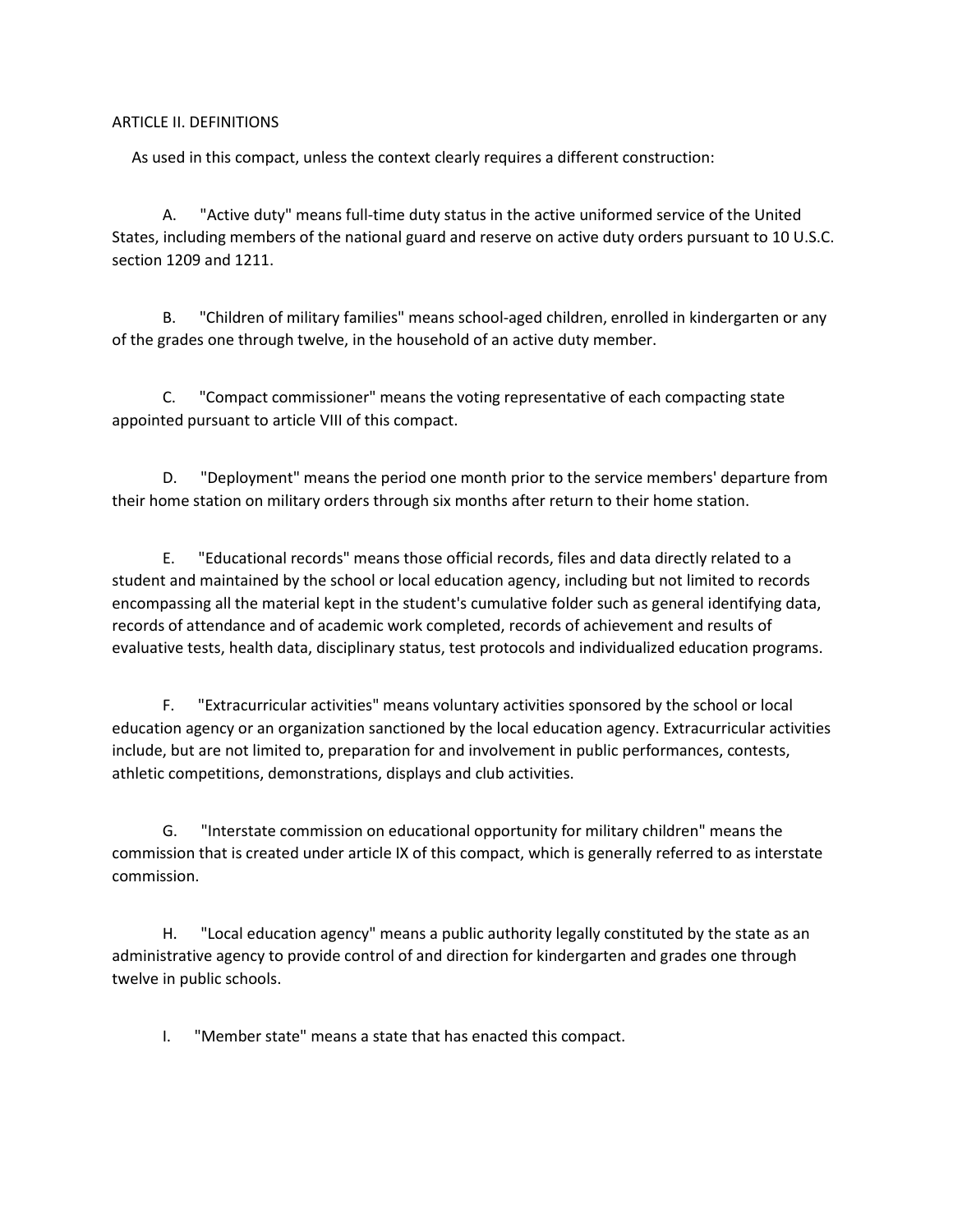J. "Military installation" means a base, camp, post, station, yard, center, homeport facility for any ship or other activity under the jurisdiction of the department of defense, including any leased facility, which is located within any of the several states, the District of Columbia, the Commonwealth of Puerto Rico, the U.S. Virgin Islands, Guam, American Samoa, the Northern Marianas Islands and any other U.S. Territory. Such term does not include any facility used primarily for civil works, rivers and harbors projects or flood control projects.

K. "Non-member state" means a state that has not enacted this compact.

 L. "Receiving state" means the state to which a child of a military family is sent, brought or caused to be sent or brought.

 M. "Rule" means a written statement by the interstate commission promulgated pursuant to article XII of this compact that is of general applicability, implements, interprets or prescribes a policy or provision of the compact, or an organizational, procedural, or practice requirement of the interstate commission, and has the force and effect of statutory law in a member state, and includes the amendment, repeal, or suspension of an existing rule.

 N. "Sending state" means the state from which a child of a military family is sent, brought or caused to be sent or brought.

 O. "State" means a state of the United States, the District of Columbia, the Commonwealth of Puerto Rico, the U.S. Virgin Islands, Guam, American Samoa, the Northern Marianas Islands and any other U. S. Territory.

 P. "Student" means the child of a military family for whom the local education agency receives public funding and who is formally enrolled in kindergarten or any of the grades one through twelve.

Q. "Transition" means:

(1) The formal and physical process of transferring from school to school; or

 (2) The period of time in which a student moves from one school in the sending state to another school in the receiving state.

 R. "Uniformed services" means the army, navy, air force, marine corps, coast guard as well as the commissioned corps of the national oceanic and atmospheric administration and public health services.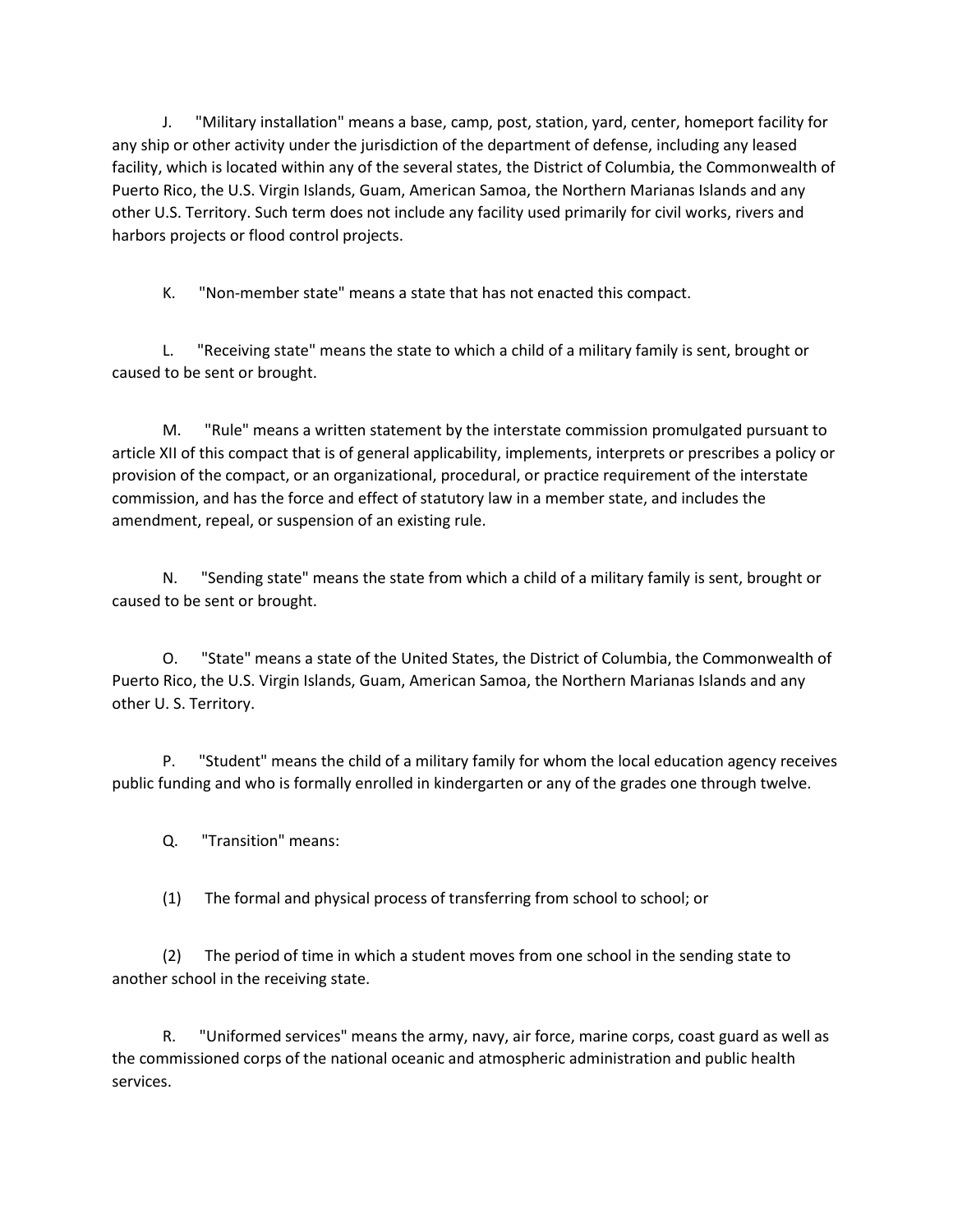S. "Veteran" means a person who served in the uniformed services and who was discharged or released there from under conditions other than dishonorable.

# ARTICLE III. APPLICABILITY

A. Except as otherwise provided in subsection B, this compact shall apply to the children of:

 (1) Active duty members of the uniformed services as defined in this compact, including members of the national guard and reserve on active duty orders pursuant to 10 U.S.C. section 1209 and 1211;

 (2) Members or veterans of the uniformed services who are severely injured and medically discharged or retired for a period of one year after medical discharge or retirement; and

 (3) Members of the uniformed services who die on active duty or as a result of injuries sustained on active duty for a period of one year after death.

 B. The provisions of this interstate compact shall only apply to local education agencies as defined in this compact.

C. The provisions of this compact shall not apply to the children of:

(1) Inactive members of the National Guard and military reserves;

(2) Members of the uniformed services now retired, except as provided in paragraph 1;

(3) Veterans of the uniformed services, except as provided in paragraph 1; and

 (4) Other United States department of defense personnel and other federal agency civilian and contract employees not defined as active duty members of the uniformed services.

## ARTICLE IV. EDUCATIONAL RECORDS & ENROLLMENT

 A. Unofficial or "hand-carried" education records--In the event that official education records cannot be released to the parents for the purpose of transfer, the custodian of the records in the sending state shall prepare and furnish to the parent a complete set of unofficial educational records containing uniform information as determined by the interstate commission. Upon receipt of the unofficial education records by a school in the receiving state, the school shall enroll and appropriately place the student based on the information provided in the unofficial records pending validation by the official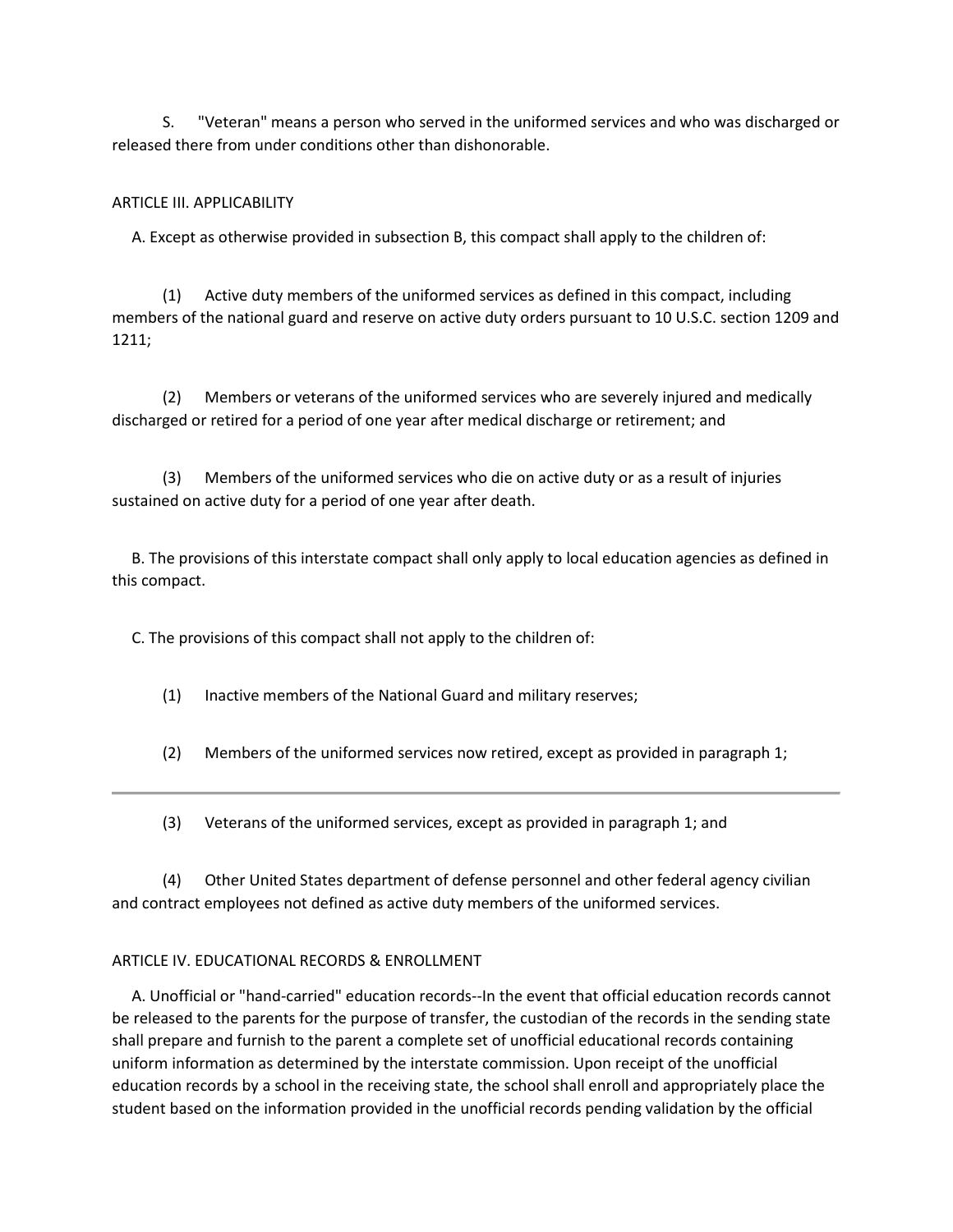records, as quickly as possible.

 B. Official education records or transcripts--Simultaneous with the enrollment and conditional placement of the student, the school in the receiving state shall request the student's official education record from the school in the sending state. Upon receipt of this request, the school in the sending state will process and furnish the official education records to the school in the receiving state within 10 days or within such time as is reasonably determined under the rules promulgated by the interstate commission.

 C. Immunizations--Compacting states shall allow thirty days from the date of enrollment or within such time as is reasonably determined under the rules promulgated by the Interstate Commission, for students to obtain any immunizations required by the receiving state. For a series of immunizations, initial vaccinations must be obtained within thirty days or within such time as is reasonably determined under the rules promulgated by the interstate commission.

 D. Kindergarten and first grade entrance age--Students shall be allowed to continue their enrollment at grade level in the receiving state commensurate with their grade level from a local education agency in the sending state at the time of transition, regardless of age. A student that has satisfactorily completed the prerequisite grade level in the local education agency in the sending state shall be eligible for enrollment in the next highest grade level in the receiving state, regardless of age. A student transferring after the start of the school year in the receiving state shall enter the school in the receiving state on their validated level from an accredited school in the sending state.

#### ARTICLE V. PLACEMENT & ATTENDANCE

 A. Course placement--When the student transfers before or during the school year, the receiving state school initially shall honor placement of the student in educational courses based on the student's enrollment in the sending state school or educational assessments conducted at the school in the sending state if the courses are offered. Course placement includes but is not limited to honors, international baccalaureate, advanced placement, vocational, technical and career pathways courses. Continuing the student's academic program from the previous school and promoting placement in academically and career challenging courses should be paramount when considering placement. This does not preclude the school in the receiving state from performing subsequent evaluations to ensure appropriate placement and continued enrollment of the student in such courses.

 B. Educational program placement--The receiving state school initially shall honor placement of the student in educational programs based on current educational assessments conducted at the school in the sending state or participation or placement in like programs in the sending state. Such programs include, but are not limited to, gifted and talented programs and English as a second language (ESL). This does not preclude the school in the receiving state from performing subsequent evaluations to ensure appropriate placement of the student.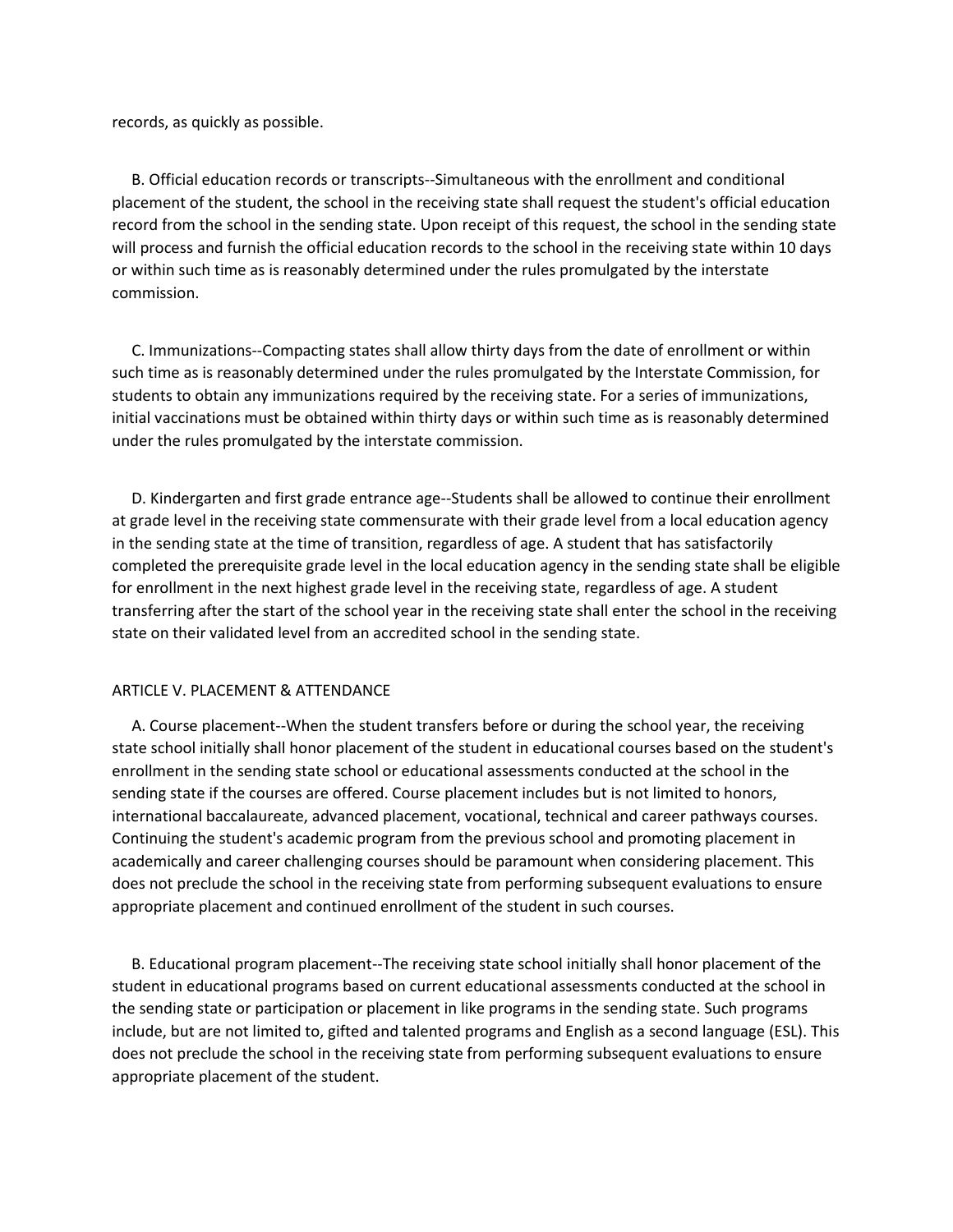C. Special education services--(1) In compliance with the federal requirements of the individuals with disabilities education act (IDEA), 20 U. S.C.A. section 1400 et seq., the receiving state initially shall provide comparable services to a student with disabilities based on the student's current individualized education program (IEP). (2) In compliance with the requirements of section 504 of the rehabilitation act, 29 U.S.C.A. section 794, and with Title II of the Americans with disabilities act, 42 U.S.C.A. sections 12131-12165, the receiving state shall make reasonable accommodations and modifications to address the needs of incoming students with disabilities, subject to an existing 504 or Title II plan, to provide the student with equal access to education. This does not preclude the school in the receiving state from performing subsequent evaluations to ensure appropriate placement of the student.

 D. Placement flexibility--Local education agency administrative officials shall have flexibility in waiving course and program prerequisites or other preconditions for placement in courses and programs offered under the jurisdiction of the local education agency.

 E. Absence as related to deployment activities--A student whose parent or legal guardian is an active duty member of the uniformed services and has been called to duty for, is on leave from, or immediately returned from deployment to a combat zone or combat support posting, shall be granted additional excused absences at the discretion of the local education agency superintendent to visit with the student's parent or legal guardian relative to such leave or deployment of the parent or guardian.

## ARTICLE VI. ELIGIBILITY

A. Eligibility for enrollment:

 (1) Special power of attorney, relative to the guardianship of a child of a military family and executed under applicable law shall be sufficient for the purposes of enrollment and all other actions requiring parental participation and consent.

 (2) A local education agency shall be prohibited from charging local tuition to a transitioning military child placed in the care of a non-custodial parent or other person standing in loco parentis who lives in a jurisdiction other than that of the custodial parent.

 (3) A transitioning military child, placed in the care of a non-custodial parent or other person standing in loco parentis who lives in a jurisdiction other than that of the custodial parent, may continue to attend the school in which the child was enrolled while residing with the custodial parent.

 B. Eligibility for extracurricular participation--State and local education agencies shall facilitate the opportunity for transitioning military children's inclusion in extracurricular activities, regardless of application deadlines, to the extent they are otherwise qualified.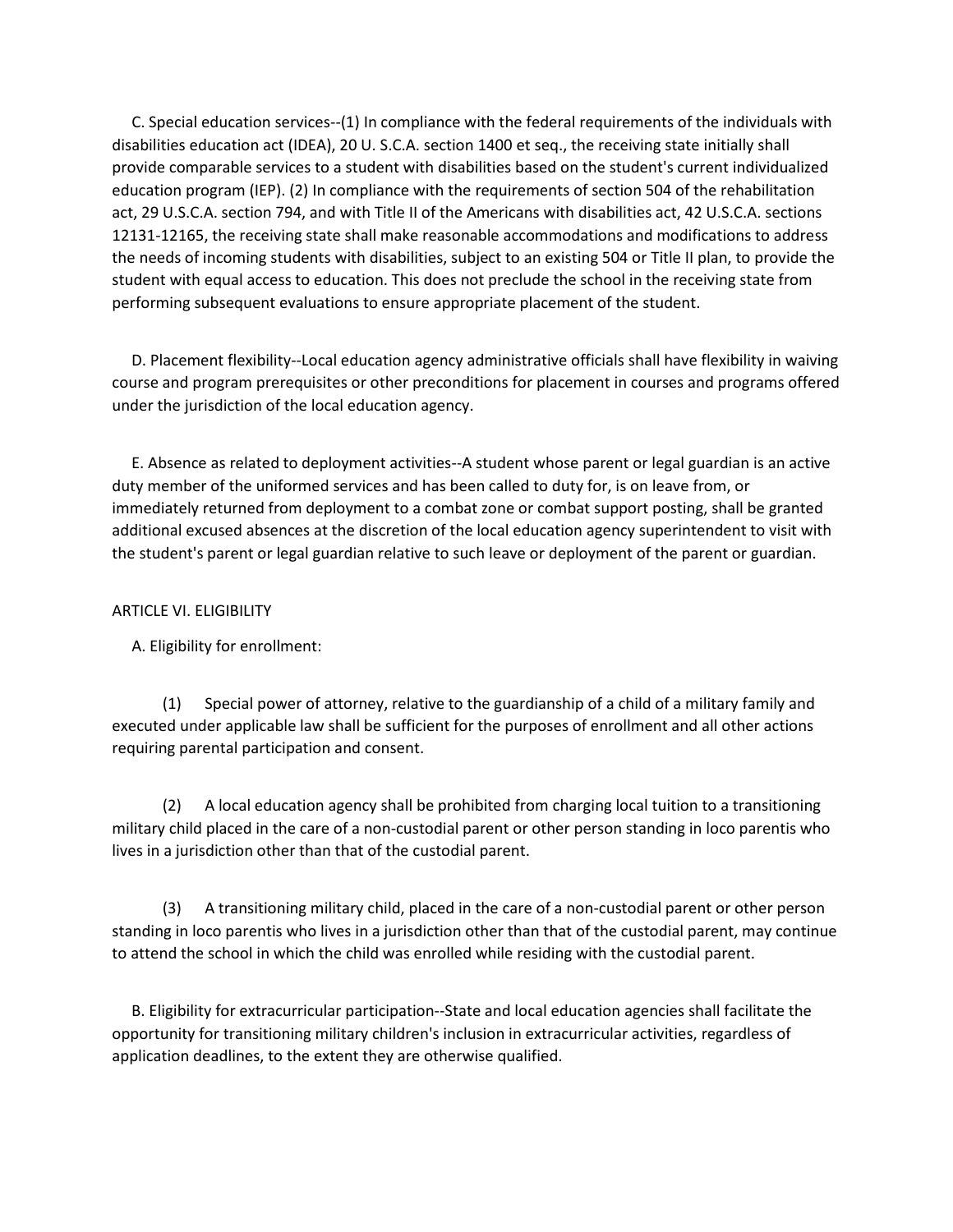### ARTICLE VII. GRADUATION

In order to facilitate the on-time graduation of children of military families:

 A. Waiver requirements--Local education agency administrative officials shall waive specific courses required for graduation if similar course work has been satisfactorily completed in another local education agency or shall provide reasonable justification for denial. Should a waiver not be granted to a student who would qualify to graduate from the sending school, the local education agency shall provide an alternative means of acquiring required coursework so that graduation may occur on time.

- B. Exit exams--States shall accept:
- (1) Exit or end-of-course exams required for graduation from the sending state; or
- (2) National normreferenced achievement tests; or
- (3) Alternative testing, in lieu of testing requirements for graduation in the receiving state.

 In the event the above alternatives cannot be accommodated by the receiving state for a student transferring in the senior year, then the provisions of paragraph C of this article shall apply.

 C. Transfers during senior year--Should a military student transferring at the beginning or during the senior year be ineligible to graduate from the receiving local education agency after all alternatives have been considered, the sending and receiving local education agencies shall ensure the receipt of a diploma from the sending local education agency, if the student meets the graduation requirements of the sending local education agency. In the event that one of the states in question is not a member of this compact, the member state shall use best efforts to facilitate the on-time graduation of the student in accordance with paragraphs A and B of this article.

## ARTICLE VIII. STATE COORDINATION

 A. Each member state, through the creation of a state council or use of an existing body or board, shall provide for the coordination among its agencies of government, local education agencies and military installations concerning the state's participation in, and compliance with, this compact and interstate commission activities. While each member state may determine the membership of its own state council, its membership must include: The commissioner of education, a superintendent of a school district with a high concentration of military children, a representative from a military installation, one representative each from the legislative and executive branches of government and other offices and stakeholder groups the state council deems appropriate. A member state that does not have a school district deemed to contain a high concentration of military children may appoint a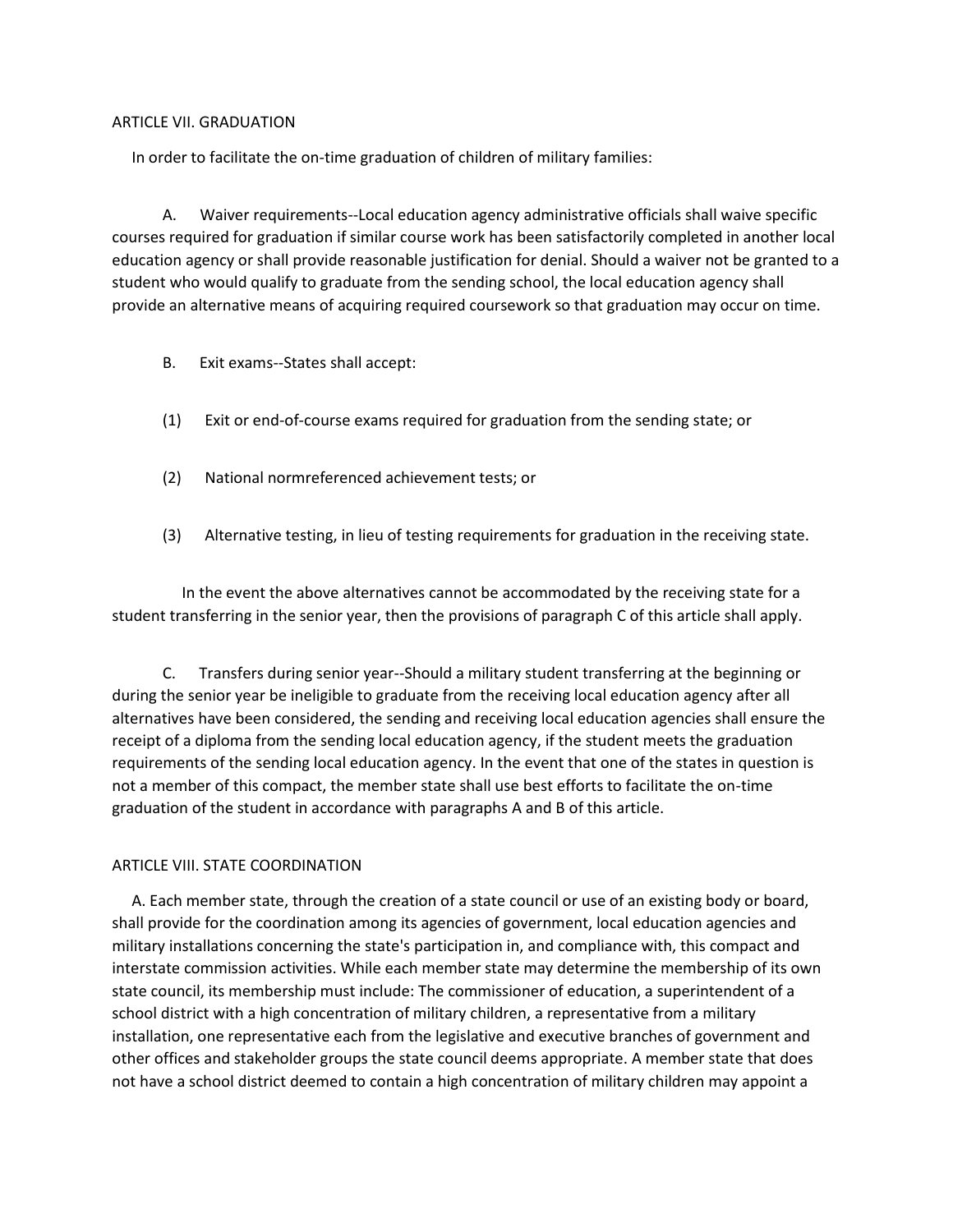superintendent from another school district to represent local education agencies on the state council.

 B. The state council of each member state shall appoint or designate a military family education liaison to assist military families and the state in facilitating the implementation of this compact.

 C. The compact commissioner responsible for the administration and management of the state's participation in the compact shall be appointed by the governor or as otherwise determined by each member state.

 D. The compact commissioner and the military family education liaison designated herein shall be exofficio members of the state council, unless either is already a full voting member of the state council.

#### ARTICLE IX. INTERSTATE COMMISSION ON EDUCATIONAL OPPORTUNITY FOR MILITARY CHILDREN

 The member states hereby create the "interstate commission on educational opportunity for military children." The activities of the interstate commission are the formation of public policy and are a discretionary state function. The interstate commission shall:

 A. Be a body corporate and joint agency of the member states and shall have all the responsibilities, powers and duties set forth herein, and such additional powers as may be conferred upon it by a subsequent concurrent action of the respective legislatures of the member states in accordance with the terms of this compact.

 B. Consist of one interstate commission voting representative from each member state who shall be that state's compact commissioner.

 (1) Each member state represented at a meeting of the interstate commission is entitled to one vote.

 (2) A majority of the total member states shall constitute a quorum for the transaction of business, unless a larger quorum is required by the bylaws of the interstate commission.

 (3) A representative shall not delegate a vote to another member state. In the event the compact commissioner is unable to attend a meeting of the interstate commission, the governor or state council may delegate voting authority to another person from their state for a specified meeting.

 (4) The bylaws may provide for meetings of the interstate commission to be conducted by telecommunication or electronic communication.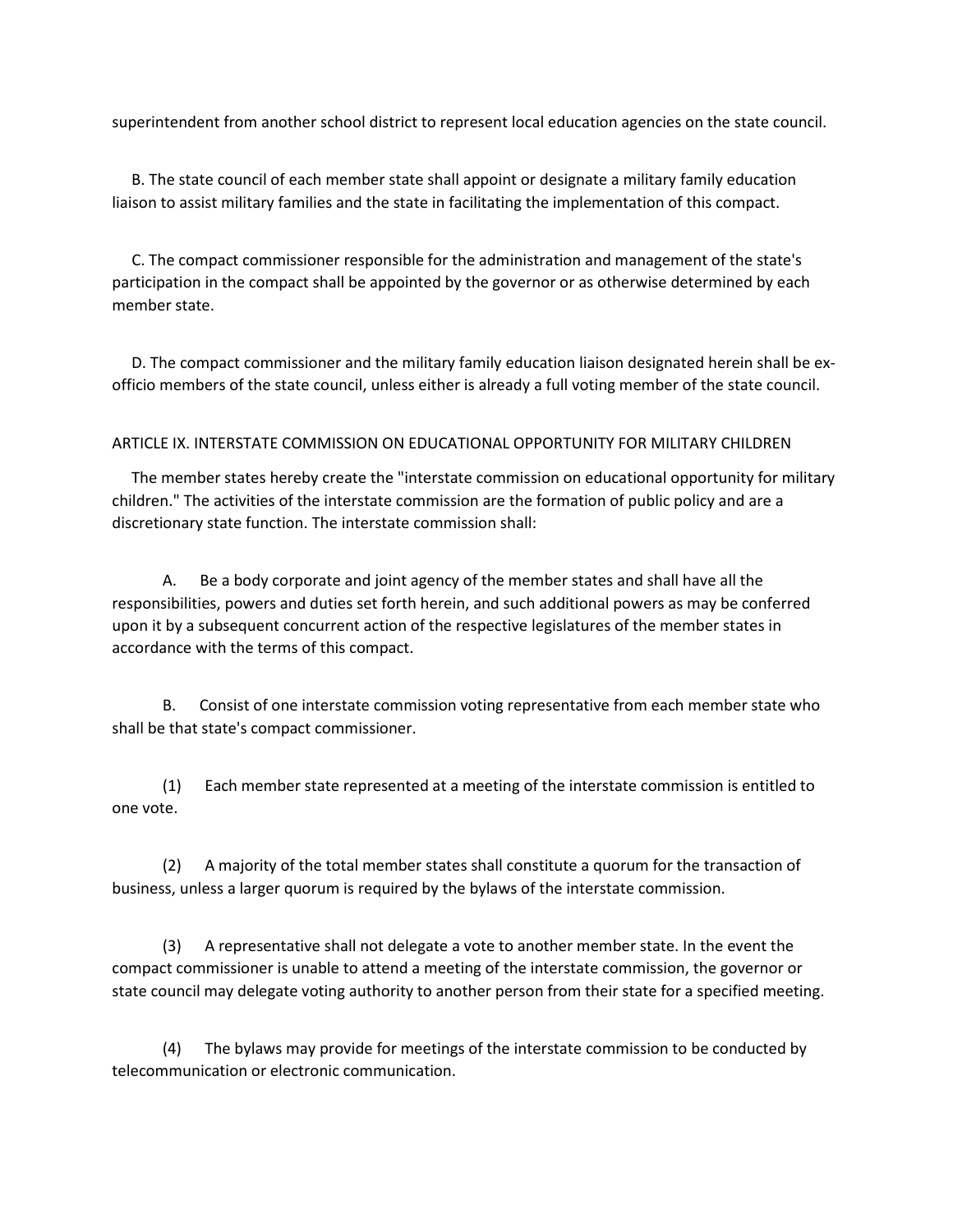C. Consist of ex-officio, non-voting representatives who are members of interested organizations. Such ex-officio members, as defined in the bylaws, may include but not be limited to, members of the representative organizations of military family advocates, local education agency officials, parent and teacher groups, the United States department of defense, the education commission of the states, the interstate agreement on the qualification of educational personnel and other interstate compacts affecting the education of children of military members.

 D. Meet at least once each calendar year. The chairperson may call additional meetings and, upon the request of a simple majority of the member states, shall call additional meetings.

 E. Establish an executive committee, whose members shall include the officers of the interstate commission and such other members of the interstate commission as determined by the bylaws. Members of the executive committee shall serve a one year term. Members of the executive committee shall be entitled to one vote each. The executive committee shall have the power to act on behalf of the interstate commission, with the exception of rulemaking, during periods when the interstate commission is not in session. The executive committee shall oversee the day-to-day activities of the administration of the compact including enforcement and compliance with the provisions of the compact, its bylaws and rules, and other such duties as deemed necessary. The United States department of defense, shall serve as an ex-officio, nonvoting member of the executive committee.

 F. Establish bylaws and rules that provide for conditions and procedures under which the interstate commission shall make its information and official records available to the public for inspection or copying. The interstate commission may exempt from disclosure information or official records to the extent they would adversely affect personal privacy rights or proprietary interests.

 G. Public notice shall be given by the interstate commission of all meetings and all meetings shall be open to the public, except as set forth in the rules or as otherwise provided in the compact. The interstate commission and its committees may close a meeting, or portion thereof, where it determines by two-thirds vote that an open meeting would be likely to:

(1) Relate solely to the interstate commission's internal personnel practices and procedures;

(2) Disclose matters specifically exempted from disclosure by federal and state statute;

 (3) Disclose trade secrets or commercial or financial information which is privileged or confidential;

(4) Involve accusing a person of a crime, or formally censuring a person;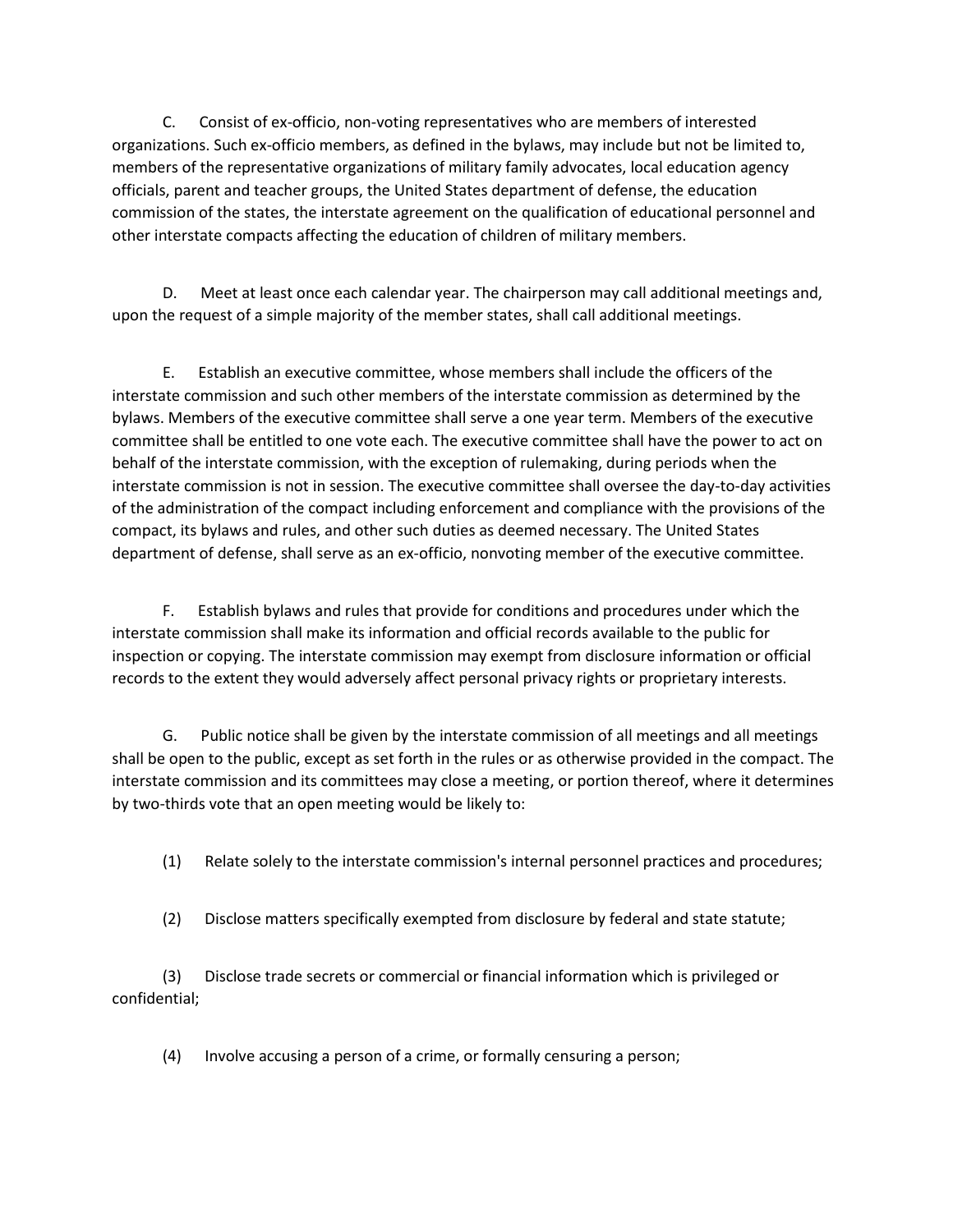(5) Disclose information of a personal nature where disclosure would constitute a clearly unwarranted invasion of personal privacy;

(6) Disclose investigative records compiled for law enforcement purposes; or

 (7) Specifically relate to the interstate commission's participation in a civil action or other legal proceeding.

 H. For a meeting, or portion of a meeting, closed pursuant to this provision, the interstate commission's legal counsel or designee shall certify that the meeting may be closed and shall reference each relevant exemptible provision. The interstate commission shall keep minutes which shall fully and clearly describe all matters discussed in a meeting and shall provide a full and accurate summary of actions taken, and the reasons therefore, including a description of the views expressed and the record of a roll call vote. All documents considered in connection with an action shall be identified in such minutes. All minutes and documents of a closed meeting shall remain under seal, subject to release by a majority vote of the interstate commission.

 I. The interstate commission shall collect standardized data concerning the educational transition of the children of military families under this compact as directed through its rules which shall specify the data to be collected, the means of collection and data exchange and reporting requirements. Such methods of data collection, exchange and reporting shall, in so far as is reasonably possible, conform to current technology and coordinate its information functions with the appropriate custodian of records as identified in the bylaws and rules.

 J. The interstate commission shall create a process that permits military officials, education officials and parents to inform the interstate commission if and when there are alleged violations of the compact or its rules or when issues subject to the jurisdiction of the compact or its rules are not addressed by the state or local education agency. This section shall not be construed to create a private right of action against the interstate commission or any member state.

# ARTICLE X. POWERS AND DUTIES OF THE INTERSTATE COMMISSION

The interstate commission shall have the power to:

A. Provide for dispute resolution among member states.

 B. Promulgate rules and take all necessary actions to effect the goals, purposes and obligations as enumerated in this compact. The rules shall have the force and effect of statutory law and shall be binding in the compact states to the extent and in the manner provided in this compact.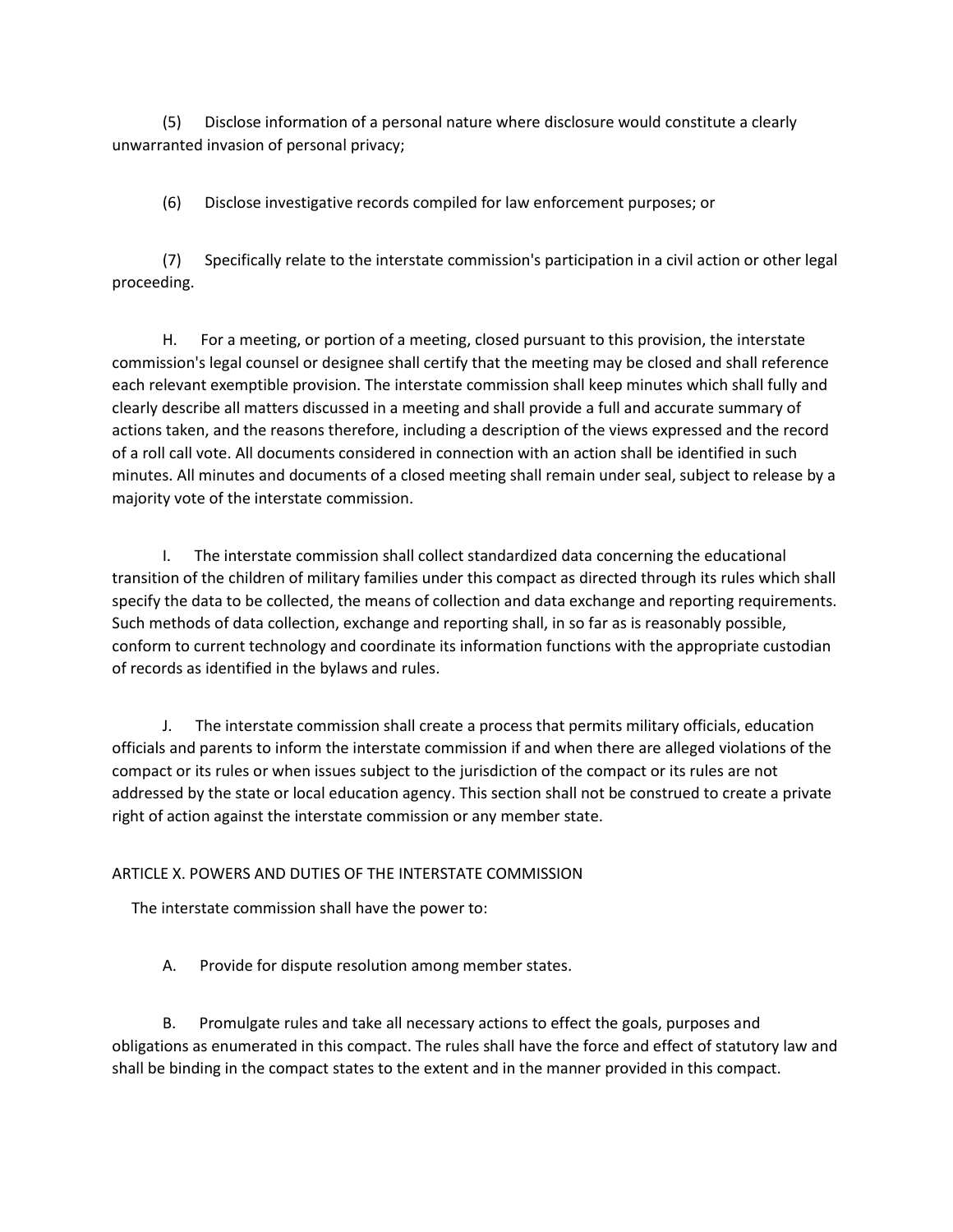C. Issue, upon request of a member state, advisory opinions concerning the meaning or interpretation of the interstate compact, its bylaws, rules and actions.

 D. Enforce compliance with the compact provisions, the rules promulgated by the interstate commission, and the bylaws, using all necessary and proper means, including, but not limited to, the use of judicial process.

 E. Establish and maintain offices which shall be located within one or more of the member states.

F. Purchase and maintain insurance and bonds.

G. Borrow, accept, hire or contract for services of personnel.

 H. Establish and appoint committees including, but not limited to, an executive committee as required by article IX, which shall have the power to act on behalf of the interstate commission in carrying out its powers and duties hereunder.

 I. Elect or appoint such officers, attorneys, employees, agents, or consultants, and to fix their compensation, define their duties and determine their qualifications; and to establish the interstate commission's personnel policies and programs relating to conflicts of interest, rates of compensation, and qualifications of personnel.

 J. Accept any and all donations and grants of money, equipment, supplies, materials and services, and to receive, utilize, and dispose of it.

 K. Lease, purchase, accept contributions or donations of, or otherwise to own, hold, improve or use any property, real, personal or mixed.

 L. Sell, convey, mortgage, pledge, lease, exchange, abandon, or otherwise dispose of any property, real, personal or mixed.

M. Establish a budget and make expenditures.

 N. Adopt a seal and bylaws governing the management and operation of the interstate commission.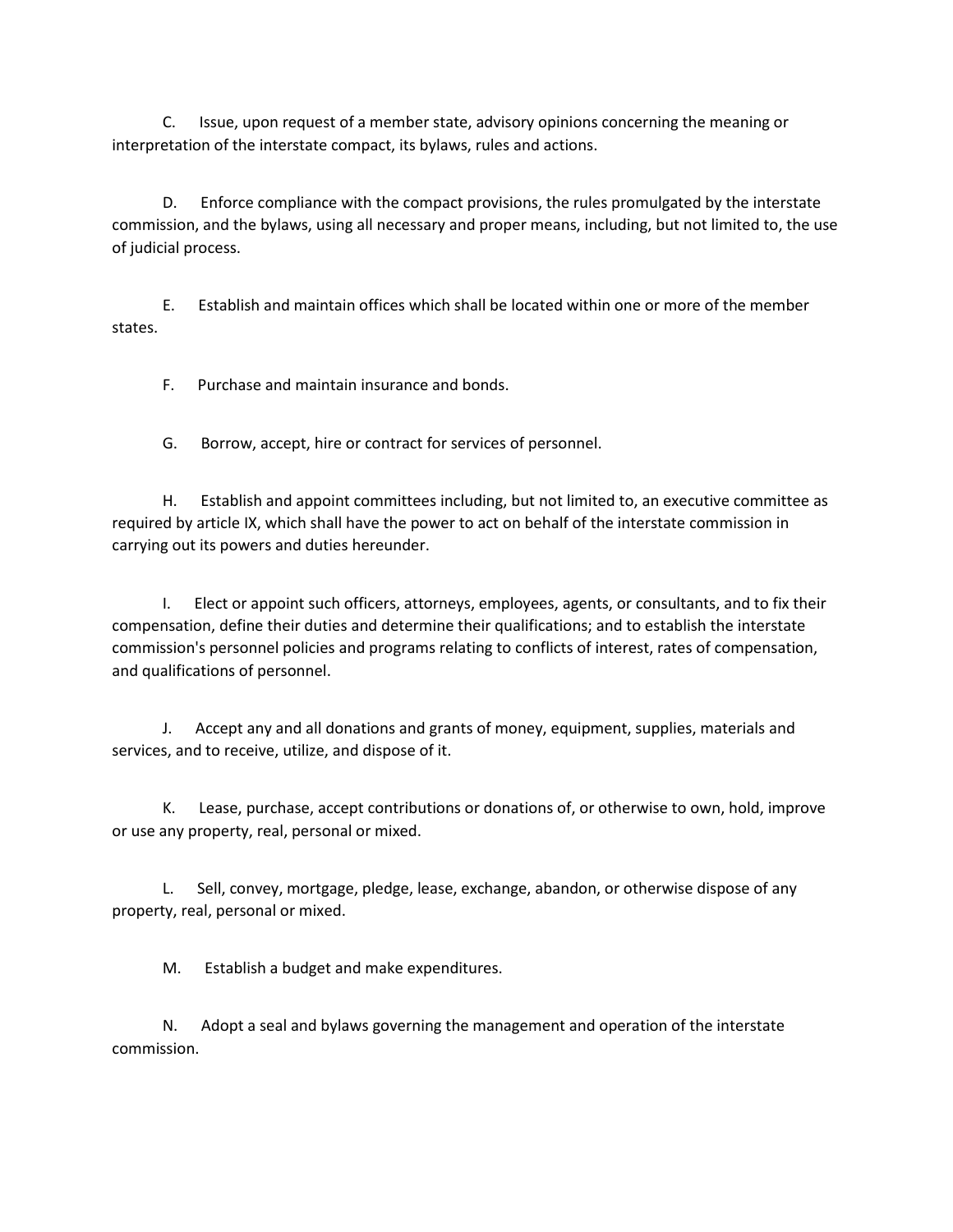O. Report annually to the legislatures, governors, judiciary, and state councils of the member states concerning the activities of the interstate commission during the preceding year. Such reports shall also include any recommendations that may have been adopted by the interstate commission.

 P. Coordinate education, training and public awareness regarding the compact, its implementation and operation for officials and parents involved in such activity.

Q. Establish uniform standards for the reporting, collecting and exchanging of data.

R. Maintain corporate books and records in accordance with the bylaws.

 S. Perform such functions as may be necessary or appropriate to achieve the purposes of this compact.

 T. Provide for the uniform collection and sharing of information between and among member states, schools and military families under this compact.

# ARTICLE XI. ORGANIZATION AND OPERATION OF THE INTERSTATE COMMISSION

 A. The interstate commission, by a majority of the members present and voting, within twelve months after the first interstate commission meeting, shall adopt bylaws to govern its conduct as may be necessary or appropriate to carry out the purposes of the compact, including, but not limited to:

(1) Establishing the fiscal year of the interstate commission;

(2) Establishing an executive committee, and such other committees as may be necessary;

 (3) Providing for the establishment of committees and for governing any general or specific delegation of authority or function of the interstate commission;

 (4) Providing reasonable procedures for calling and conducting meetings of the interstate commission, and ensuring reasonable notice of each such meeting;

 (5) Establishing the titles and responsibilities of the officers and staff of the interstate commission;

 (6) Providing a mechanism for concluding the operations of the interstate commission and the return of surplus funds that may exist upon the termination of the compact after the payment and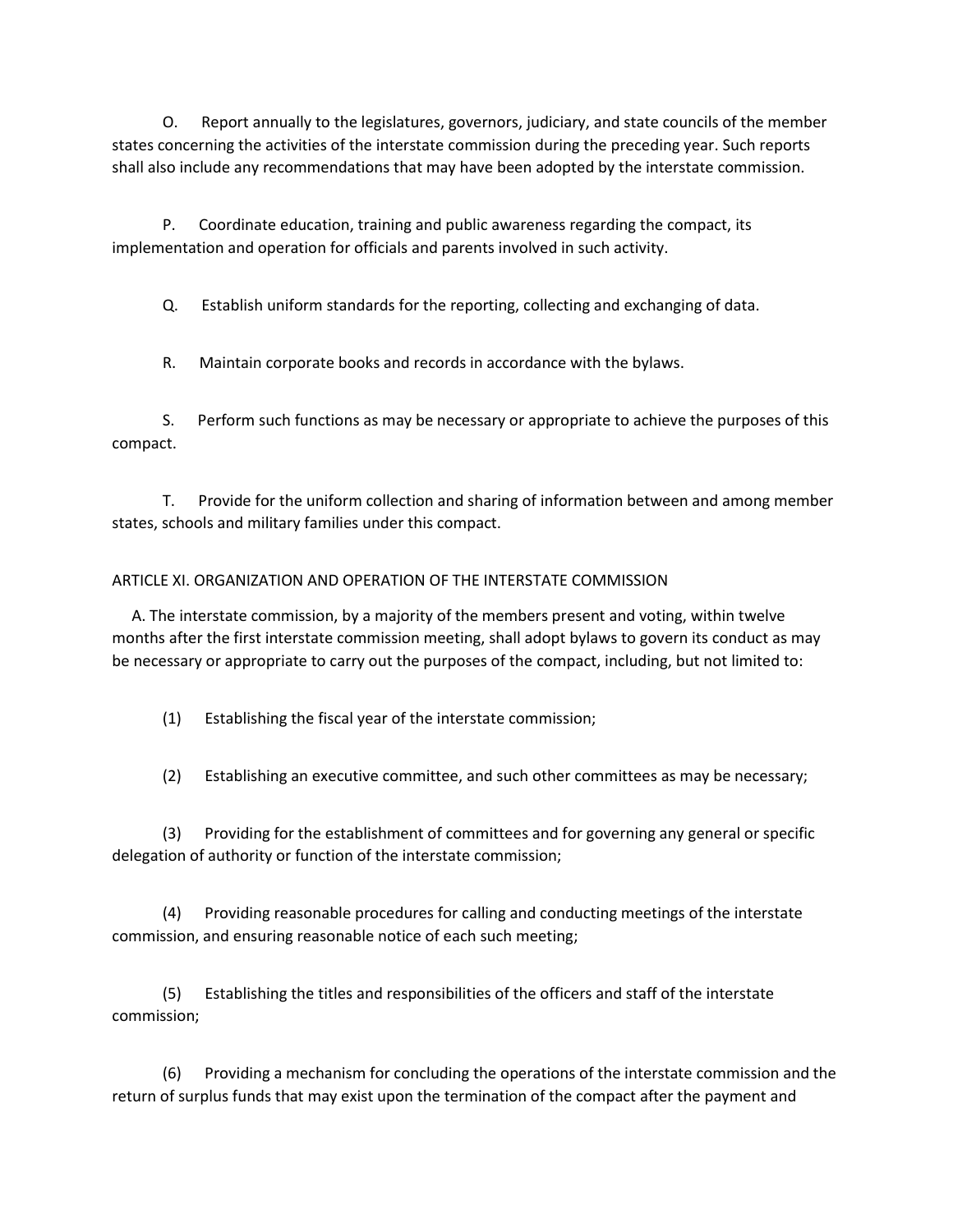reserving of all of its debts and obligations; and

(7) Providing "start up" rules for initial administration of the compact.

 B. The interstate commission, by a majority of the members, shall elect annually from among its members a chairperson, a vice-chairperson, and a treasurer, each of whom shall have such authority and duties as may be specified in the bylaws. The chairperson or, in the chairperson's absence or disability, the vice-chairperson, shall preside at all meetings of the interstate commission. The officers so elected shall serve without compensation or remuneration from the interstate commission. Subject to the availability of budgeted funds, the officers shall be reimbursed for ordinary and necessary costs and expenses incurred by them in the performance of their responsibilities as officers of the interstate commission.

C. Executive Committee, Officers and Personnel

 (1) The executive committee shall have such authority and duties as may be set forth in the bylaws, including but not limited to:

 (a) Managing the affairs of the interstate commission in a manner consistent with the bylaws and purposes of the interstate commission;

 (b) Overseeing an organizational structure within, and appropriate procedures for the interstate commission to provide for the creation of rules, operating procedures, and administrative and technical support functions; and

 (c) Planning, implementing, and coordinating communications and activities with other state, federal and local government organizations in order to advance the goals of the interstate commission.

 (2) The executive committee may, subject to the approval of the interstate commission, appoint or retain an executive director for such period, upon such terms and conditions and for such compensation, as the interstate commission may deem appropriate. The executive director shall serve as secretary to the interstate commission, but shall not be a member of the interstate commission. The executive director shall hire and supervise such other persons as may be authorized by the interstate commission.

 D. The interstate commission's executive director and its employees shall be immune from suit and liability, either personally or in their official capacity, for a claim for damage to or loss of property or personal injury or other civil liability caused by or arising out of or relating to an actual or alleged act, error, or omission that occurred, or that such person had a reasonable basis for believing occurred,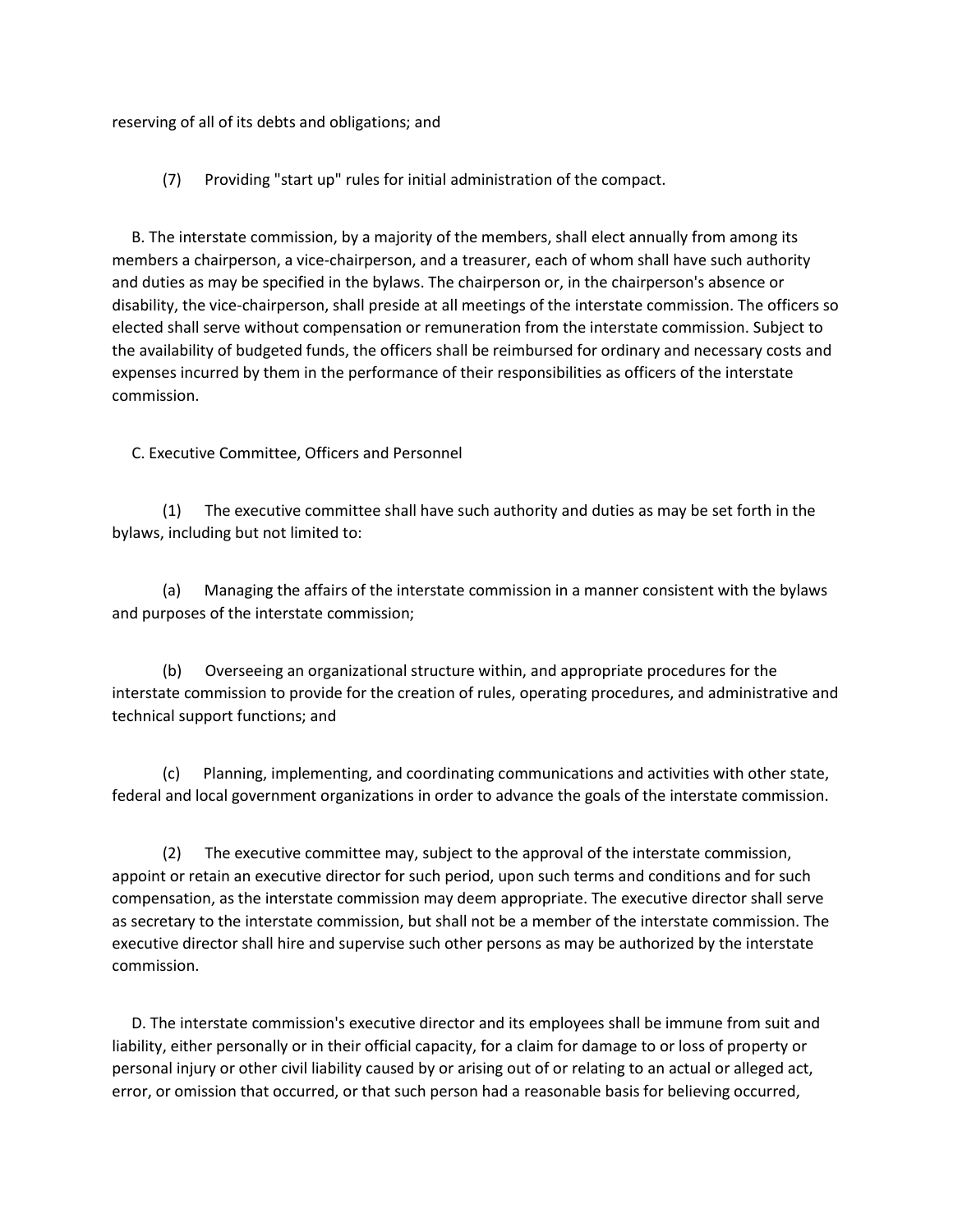within the scope of interstate commission employment, duties, or responsibilities; provided, that such person shall not be protected from suit or liability for damage, loss, injury, or liability caused by the intentional or willful and wanton misconduct of such person.

 (1) The liability of the interstate commission's executive director and employees or interstate commission representatives, acting within the scope of such person's employment or duties for acts, errors, or omissions occurring within such person's state may not exceed the limits of liability set forth under the constitution and laws of that state for state officials, employees, and agents. The interstate commission is considered to be an instrumentality of the states for the purposes of any such action. Nothing in this subsection shall be construed to protect such person from suit or liability for damage, loss, injury, or liability caused by the intentional or willful and wanton misconduct of such person.

 (2) The interstate commission shall defend the executive director and its employees and, subject to the approval of the attorney general or other appropriate legal counsel of the member state represented by an interstate commission representative, shall defend such interstate commission representative in any civil action seeking to impose liability arising out of an actual or alleged act, error or omission that occurred within the scope of interstate commission employment, duties or responsibilities, or that the defendant had a reasonable basis for believing occurred within the scope of interstate commission employment, duties, or responsibilities, provided that the actual or alleged act, error, or omission did not result from intentional or willful and wanton misconduct on the part of such person.

 (3) To the extent not covered by the state involved, member state, or the interstate commission, the representatives or employees of the interstate commission shall be held harmless in the amount of a settlement or judgment, including attorney's fees and costs, obtained against such persons arising out of an actual or alleged act, error, or omission that occurred within the scope of interstate commission employment, duties, or responsibilities, or that such persons had a reasonable basis for believing occurred within the scope of interstate commission employment, duties, or responsibilities, provided that the actual or alleged act, error, or omission did not result from intentional or willful and wanton misconduct on the part of such persons.

## ARTICLE XII. RULEMAKING FUNCTIONS OF THE INTERSTATE COMMISSION

 A. Rulemaking Authority--The interstate commission shall promulgate reasonable rules in order to effectively and efficiently achieve the purposes of this compact. Notwithstanding the foregoing, in the event the interstate commission exercises its rulemaking authority in a manner that is beyond the scope of the purposes of this act, or the powers granted hereunder, then such an action by the interstate commission shall be invalid and have no force or effect.

 B. Rulemaking Procedure--Rules shall be made pursuant to a rulemaking process that substantially conforms to the "model state administrative procedure act," of 1981 Act, uniform laws annotated, Vol.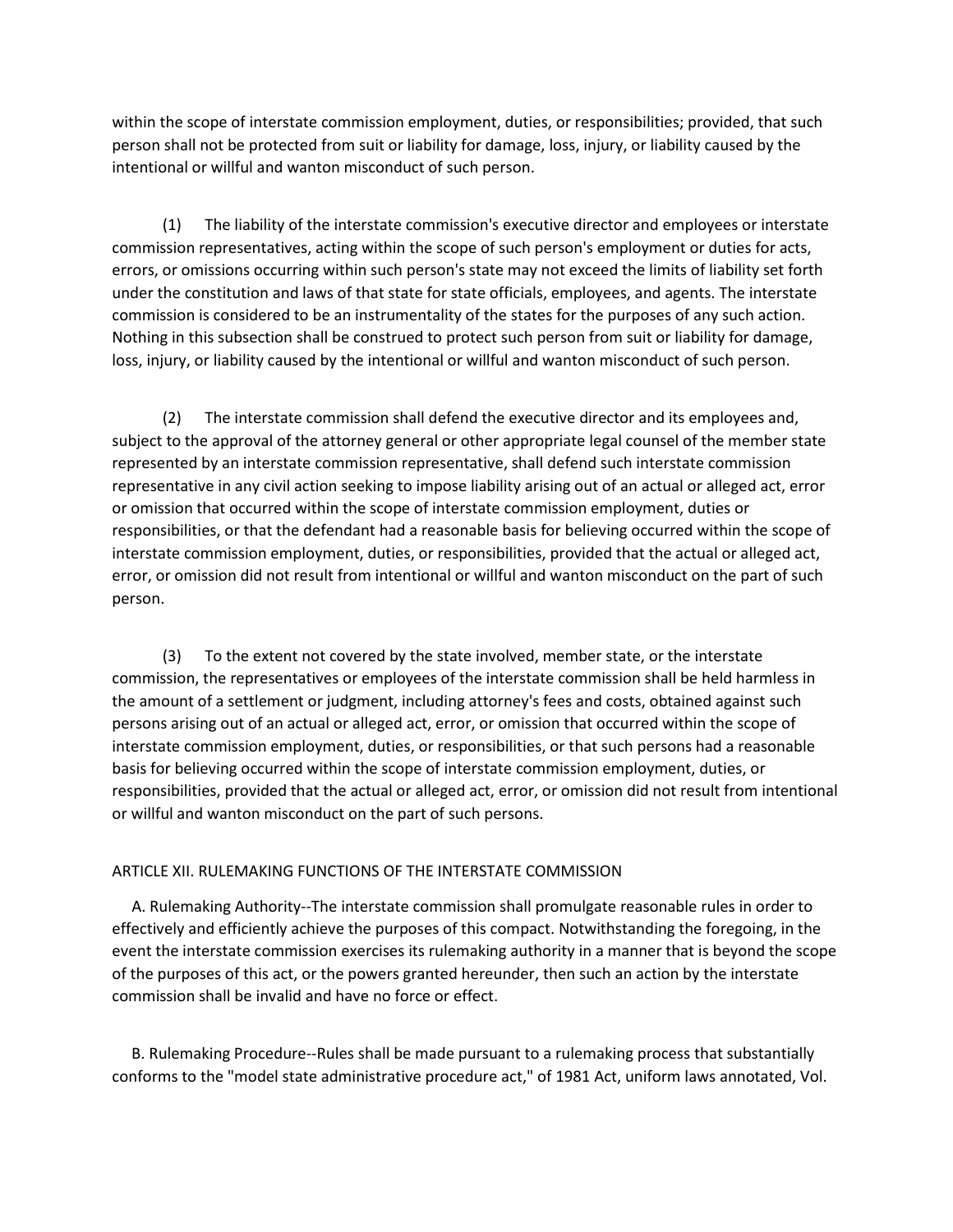15, p.1 (2000) as amended, as may be appropriate to the operations of the interstate commission.

 C. Not later than thirty days after a rule is promulgated, any person may file a petition for judicial review of the rule; provided, that the filing of such a petition shall not stay or otherwise prevent the rule from becoming effective unless the court finds that the petitioner has a substantial likelihood of success. The court shall give deference to the actions of the interstate commission consistent with applicable law and shall not find the rule to be unlawful if the rule represents a reasonable exercise of the interstate commission's authority.

 D. If a majority of the legislatures of the compacting states rejects a rule by enactment of a statute or resolution in the same manner used to adopt the compact, then such rule shall have no further force and effect in any compacting state.

# ARTICLE XIII. OVERSIGHT, ENFORCEMENT, AND DISPUTE RESOLUTION

A. Oversight

 (1) The executive, legislative and judicial branches of state government in each member state shall enforce this compact and shall take all actions necessary and appropriate to effectuate the compact's purposes and intent. The provisions of this compact and the rules promulgated hereunder shall have standing as statutory law.

 (2) All courts shall take judicial notice of the compact and the rules in any judicial or administrative proceeding in a member state pertaining to the subject matter of this compact which may affect the powers, responsibilities or actions of the interstate commission.

 (3) The interstate commission shall be entitled to receive all service of process in any such proceeding, and shall have standing to intervene in the proceeding for all purposes. Failure to provide service of process to the interstate commission shall render a judgment or order void as to the interstate commission, this compact or promulgated rules.

 B. Default, Technical Assistance, Suspension and Termination--If the interstate commission determines that a member state has defaulted in the performance of its obligations or responsibilities under this compact, or the bylaws or promulgated rules, the interstate commission shall:

 (1) Provide written notice to the defaulting state and other member states, of the nature of the default, the means of curing the default and any action taken by the interstate commission. The interstate commission shall specify the conditions by which the defaulting state must cure its default.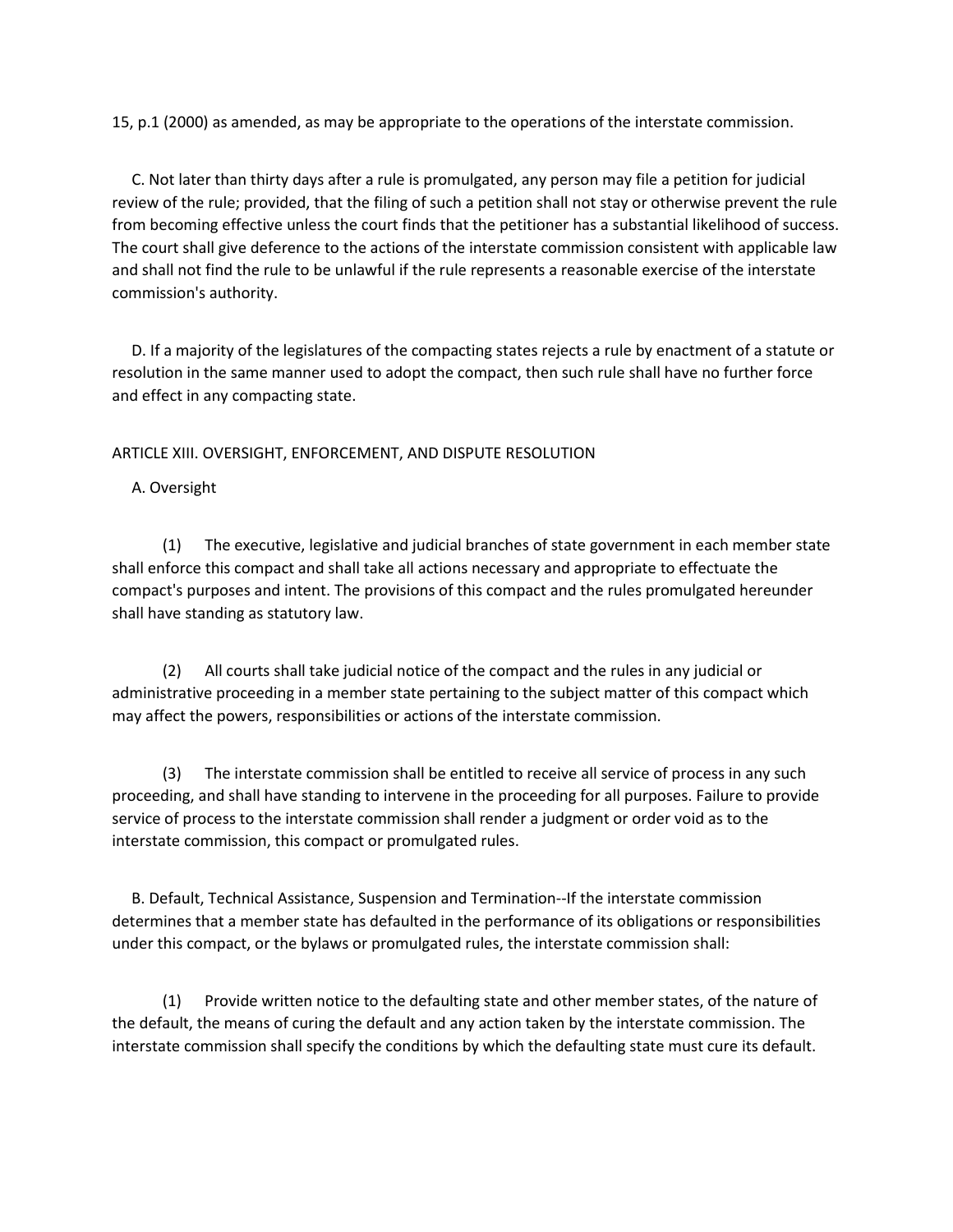(2) Provide remedial training and specific technical assistance regarding the default.

 (3) If the defaulting state fails to cure the default, the defaulting state shall be terminated from the compact upon an affirmative vote of a majority of the member states and all rights, privileges and benefits conferred by this compact shall be terminated from the effective date of termination. A cure of the default does not relieve the offending state of obligations or liabilities incurred during the period of the default.

 (4) Suspension or termination of membership in the compact shall be imposed only after all other means of securing compliance have been exhausted. Notice of intent to suspend or terminate shall be given by the interstate commission to the governor, the majority and minority leaders of the defaulting state's legislature, and each of the member states.

 (5) The state which has been suspended or terminated is responsible for all assessments, obligations and liabilities incurred through the effective date of suspension or termination including obligations, the performance of which extends beyond the effective date of suspension or termination.

 (6) The interstate commission shall not bear any costs relating to any state that has been found to be in default or which has been suspended or terminated from the compact, unless otherwise mutually agreed upon in writing between the interstate commission and the defaulting state.

 (7) The defaulting state may appeal the action of the interstate commission by petitioning the United States district court for the District of Columbia or the federal district where the interstate commission has its principal offices. The prevailing party shall be awarded all costs of such litigation including reasonable attorney's fees.

C. Dispute Resolution

 (1) The interstate commission shall attempt, upon the request of a member state, to resolve disputes which are subject to the compact and which may arise among member states and between member and nonmember states.

 (2) The interstate commission shall promulgate a rule providing for both mediation and binding dispute resolution for disputes as appropriate.

D. Enforcement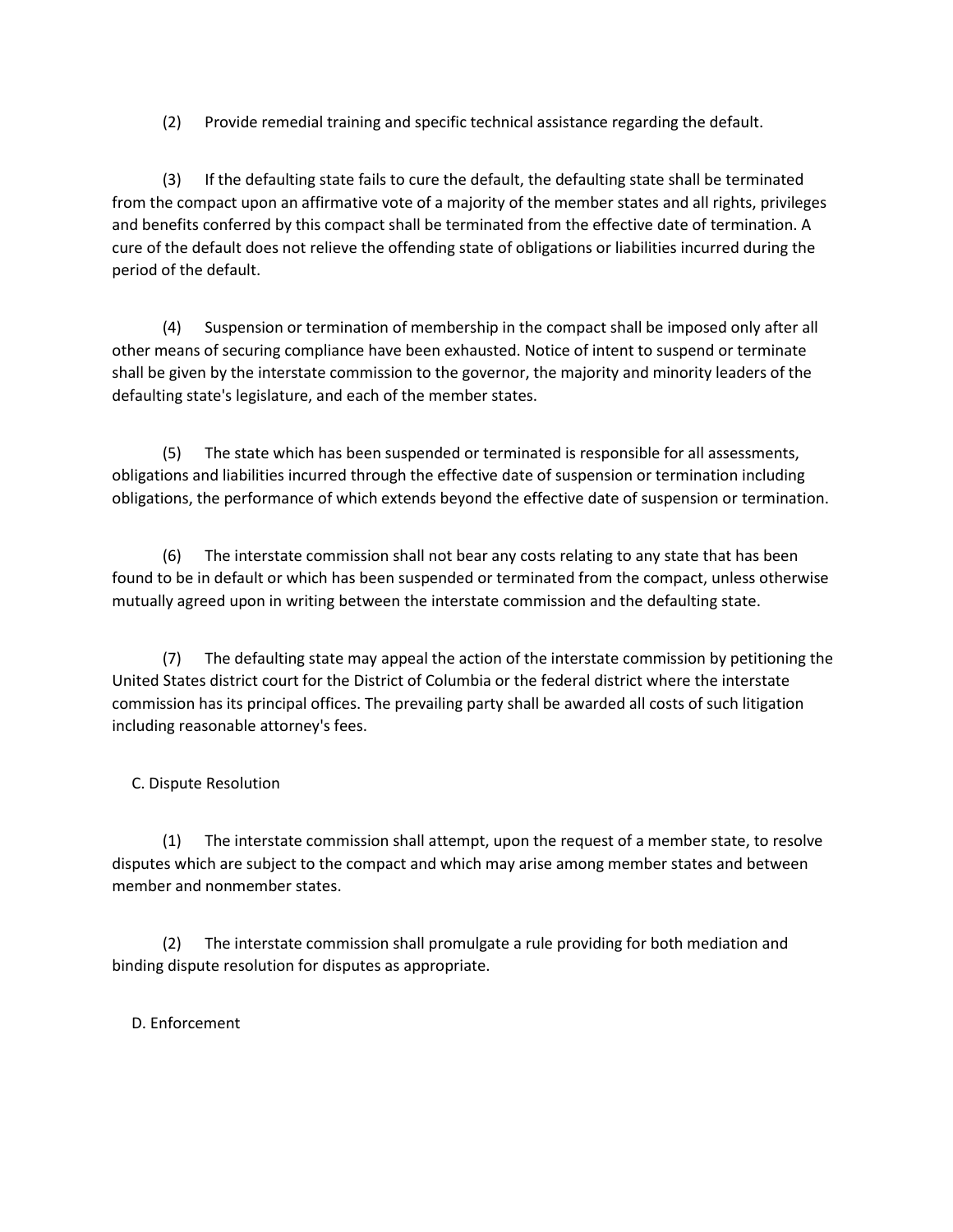(1) The interstate commission, in the reasonable exercise of its discretion, shall enforce the provisions and rules of this compact.

 (2) The interstate commission, by majority vote of the members, may initiate legal action in the United States district court for the District of Columbia or, at the discretion of the interstate commission, in the federal district where the interstate commission has its principal offices, to enforce compliance with the provisions of the compact, its promulgated rules and bylaws, against a member state in default. The relief sought may include both injunctive relief and damages. In the event judicial enforcement is necessary the prevailing party shall be awarded all costs of such litigation including reasonable attorney's fees.

 (3) The remedies herein shall not be the exclusive remedies of the interstate commission. The interstate commission may avail itself of any other remedies available under state law or the regulation of a profession.

#### ARTICLE XIV. FINANCING OF THE INTERSTATE COMMISSION

 A. The interstate commission shall pay, or provide for the payment of the reasonable expenses of its establishment, organization and ongoing activities.

 B. The interstate commission may levy on and collect an annual assessment from each member state to cover the cost of the operations and activities of the interstate commission and its staff which must be in a total amount sufficient to cover the interstate commission's annual budget as approved each year. The aggregate annual assessment amount shall be allocated based upon a formula to be determined by the interstate commission, which shall promulgate a rule binding upon all member states.

 C. The interstate commission shall not incur obligations of any kind prior to securing the funds adequate to meet the same. The interstate commission shall not pledge the credit of any of the member states, except by and with the authority of the member state.

 D. The interstate commission shall keep accurate accounts of all receipts and disbursements. The receipts and disbursements of the interstate commission shall be subject to the audit and accounting procedures established under its bylaws. All receipts and disbursements of funds handled by the interstate commission shall be audited yearly by a certified or licensed public accountant and the report of the audit shall be included in and become part of the annual report of the interstate commission.

#### ARTICLE XV. MEMBER STATES, EFFECTIVE DATE AND AMENDMENT

A. Any state is eligible to become a member state.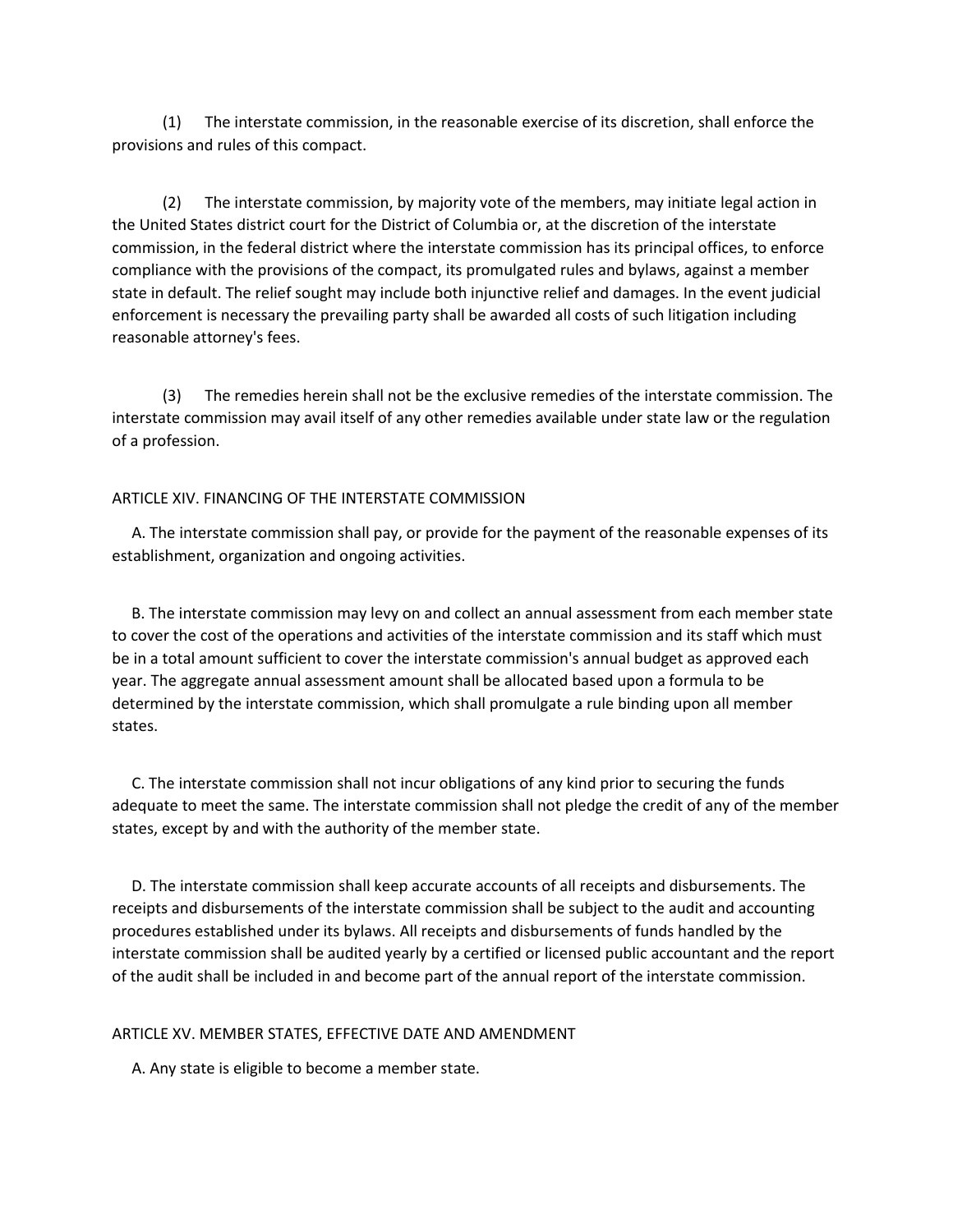B. The compact shall become effective and binding upon legislative enactment of the compact into law by no less than ten of the states. The effective date shall be no earlier than December 1, 2007. Thereafter it shall become effective and binding as to any other member state upon enactment of the compact into law by that state. The governors of nonmember states or their designees shall be invited to participate in the activities of the interstate commission on a non-voting basis prior to adoption of the compact by all states.

 C. The interstate commission may propose amendments to the compact for enactment by the member states. No amendment shall become effective and binding upon the interstate commission and the member states unless and until it is enacted into law by unanimous consent of the member states.

# ARTICLE XVI. WITHDRAWAL AND DISSOLUTION

# A. Withdrawal

 (1) Once effective, the compact shall continue in force and remain binding upon each and every member state. A member state may withdraw from the compact specifically repealing the statute, which enacted the compact into law.

 (2) Withdrawal from this compact shall be by the enactment of a statute repealing the same, but shall not take effect until one year after the effective date of such statute and until written notice of the withdrawal has been given by the withdrawing state to the governor of each other member jurisdiction.

 (3) The withdrawing state immediately shall notify the chairperson of the interstate commission in writing upon the introduction of legislation repealing this compact in the withdrawing state. The interstate commission shall notify the other member states of the withdrawing state's intent to withdraw within sixty days of its receipt thereof.

 (4) The withdrawing state is responsible for all assessments, obligations and liabilities incurred through the effective date of withdrawal, including obligations, the performance of which extend beyond the effective date of withdrawal.

 (5) Reinstatement following withdrawal of a member state shall occur upon the withdrawing state reenacting the compact or upon such later date as determined by the interstate commission.

B. Dissolution of Compact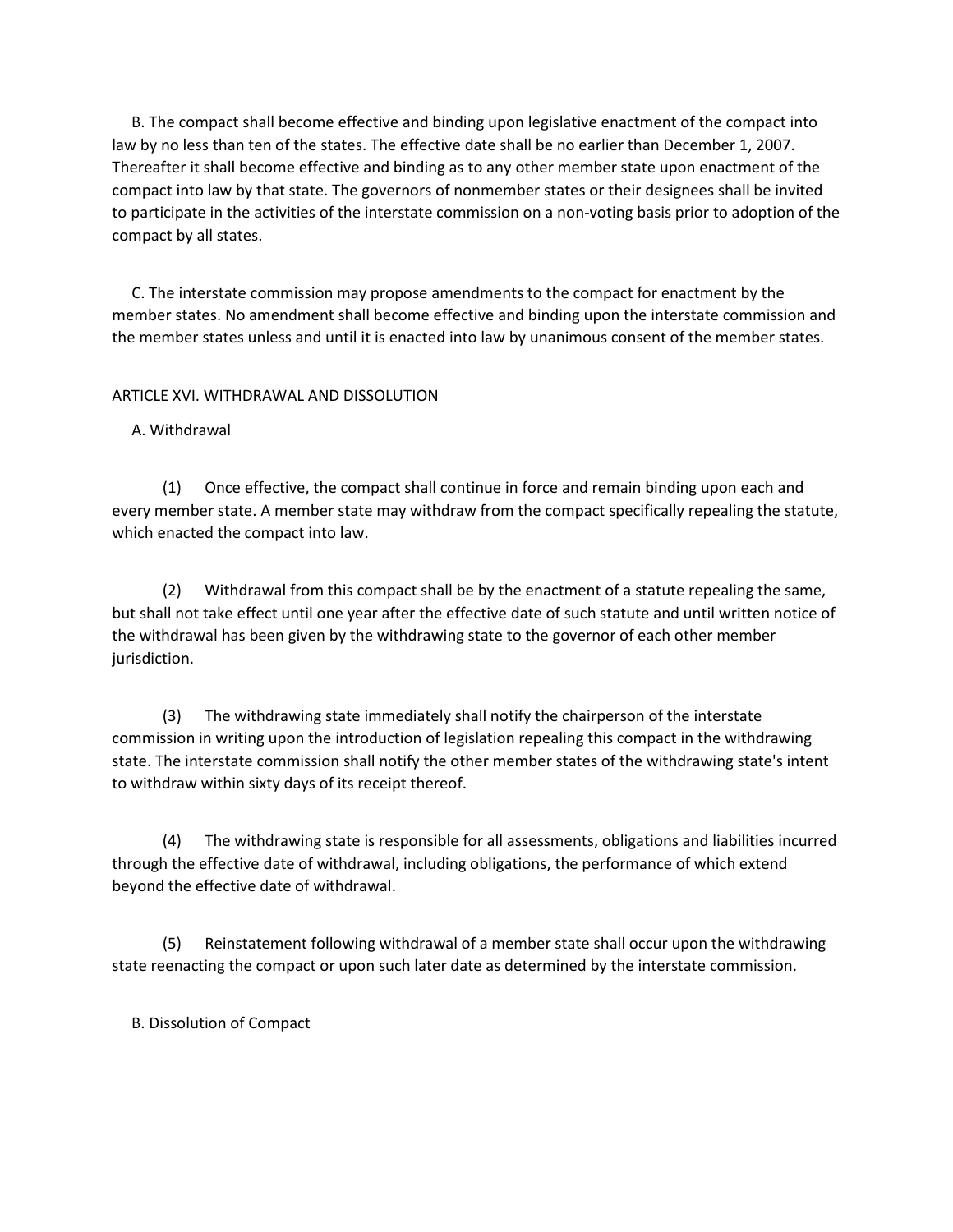(1) This compact shall dissolve effective upon the date of the withdrawal or default of the member state which reduces the membership in the compact to one member state.

 (2) Upon the dissolution of this compact, the compact becomes null and void and shall be of no further force or effect, and the business and affairs of the interstate commission shall be concluded and surplus funds shall be distributed in accordance with the bylaws.

## ARTICLE XVII. SEVERABILITY AND CONSTRUCTION

 A. The provisions of this compact shall be severable, and if any phrase, clause, sentence or provision is deemed unenforceable, the remaining provisions of the compact shall be enforceable.

B. The provisions of this compact shall be liberally construed to effectuate its purposes.

 C. Nothing in this compact shall be construed to prohibit the applicability of other interstate compacts to which the states are members.

## ARTICLE XVIII. BINDING EFFECT OF COMPACT AND OTHER LAWS

A. Other Laws

 (1) Nothing herein prevents the enforcement of any other law of a member state that is not inconsistent with this compact.

 (2) All member states' laws conflicting with this compact are superseded to the extent of the conflict.

#### B. Binding Effect of the Compact

 (1) All lawful actions of the interstate commission, including all rules and bylaws promulgated by the interstate commission, are binding upon the member states.

 (2) All agreements between the interstate commission and the member states are binding in accordance with their terms.

 (3) In the event any provision of this compact exceeds the constitutional limits imposed on the legislature of any member state, such provision shall be ineffective to the extent of the conflict with the constitutional provision in question in that member state.